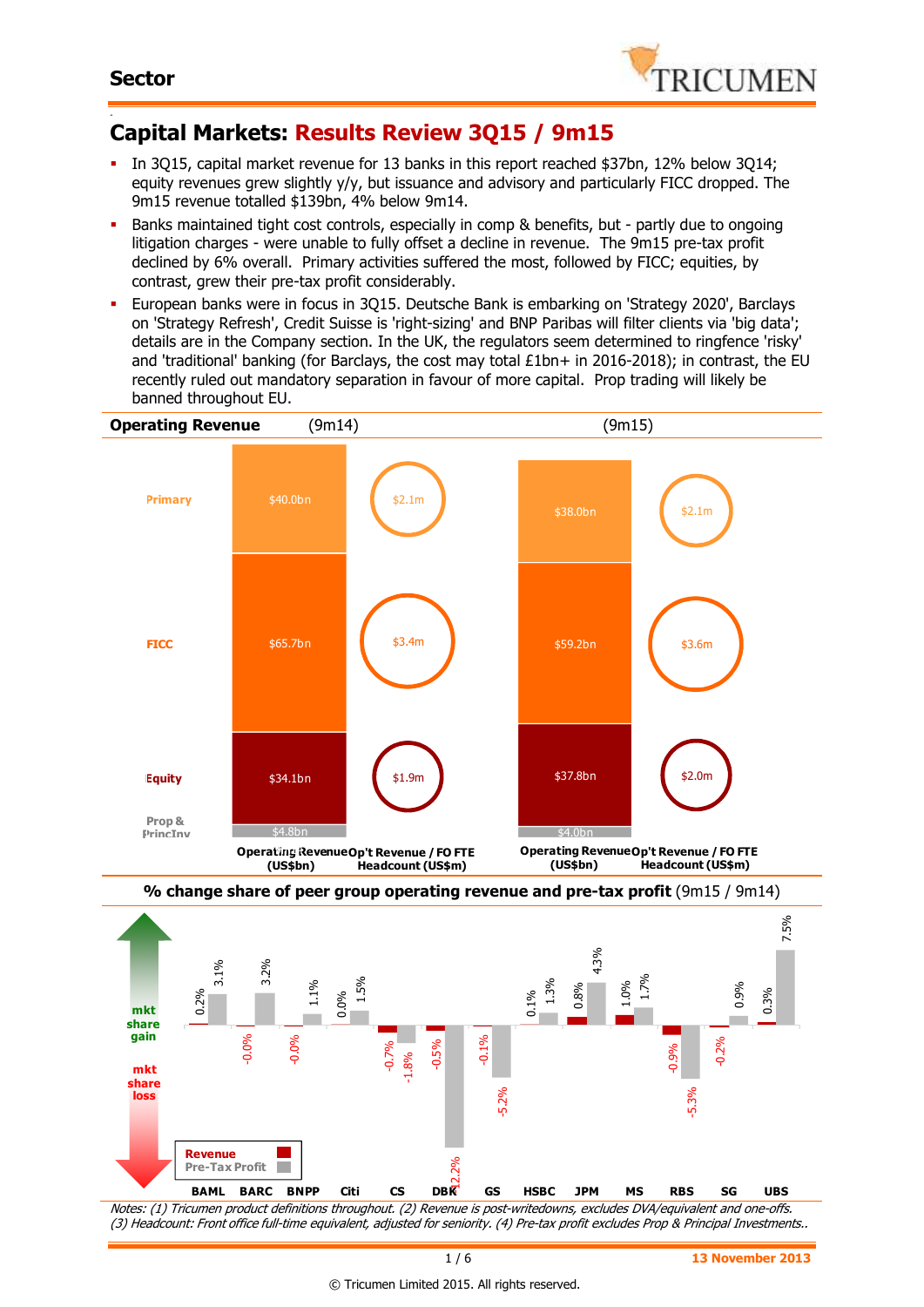-0.12



## **Primary issuance & Advisory**

- DCM bond fees in 3Q15 were 10% below 3Q14 for Top 13 banks, but with wide variations between banks. Global volumes declined by c.15% in both bonds and loans, but fees margins held fairly firm in both EMEA and Americas and, in bonds, in APAC as well. In securitisation, SG's CEO Oudea expressed (justifiable, in our view) doubts that EU proposals to revive the market (and raise funds to spur economic growth) will increase the volumes.
- ECM fees, badly impacted by market volatility, almost halved 3Q15/3Q14. Regionally, to end-9m15, fees grew only in APAC ex-Japan, and that only by a modest 10% vs 9m14; Americas and EMEA fees fell 10% and 35%, respectively, with margins in both dropping far faster than volumes.
- M&A/Advisory enjoyed a bumper 3Q15 amid a flurry of megadeals (the combined value of \$10bn+ deals in 9m15 exceeded the previous 2009 record) and APAC volumes hitting an all-time high. Banks' margins shrank, however: the total 3Q15 fee intake for banks in this reports was 16% ahead of the prior-year period, far below 35% growth in global volumes; banks grew fees by c.20% in Americas, but suffered a 5-10% contraction in EMEA and APAC.



Notes: (1) Tricumen product definitions throughout. (2) Revenue is post-writedowns, excludes DVA/equivalent and one-offs. (3) Headcount: Front office full-time equivalent, adjusted for seniority. (4) Pre-tax profit excludes Prop & Principal Investments.

**BAML BARC BNPP Citi CS DBK GS HSBC JPM MS RBS SG UBS**

DB<sub>E</sub>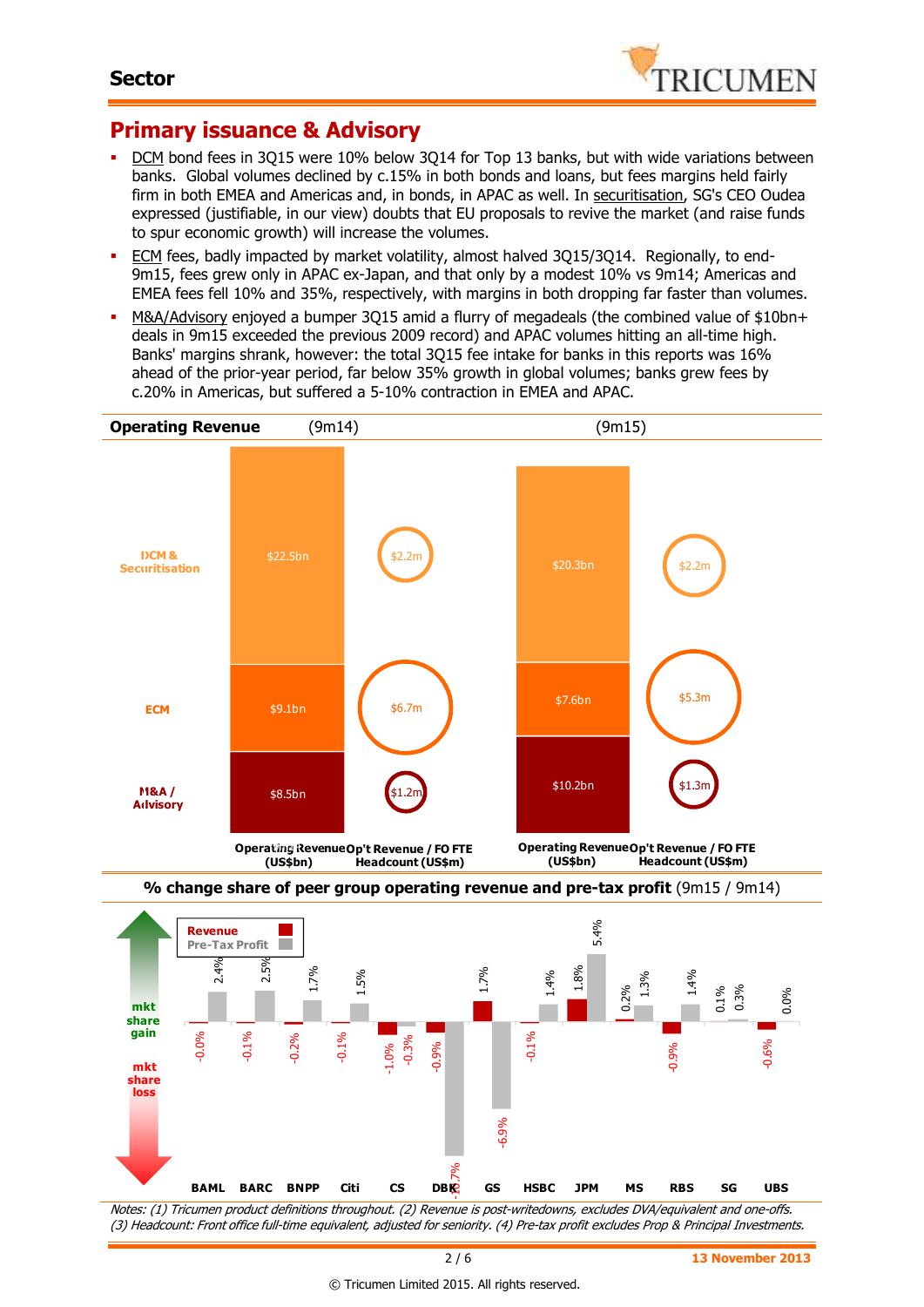### **Sector**



# **FICC**

- In 3Q15, FX spot markets saw a healthy increase in the 'client wallet' revenue opportunity. Swaps market was subdued, however, and FX options were essentially unchanged vs 3Q14. Institutional eFX registered modest falls in both spot and forwards.
- Rates markets remained depressed by the combination of the weakness in emerging markets and ever-stricter capital constraints imposed by regulators (CS is dropping its primary dealer role in European and UK sovereigns; it will remain a primary dealer in USTs.) The short-end US market benefited from improved rates, countered by falls in overnight and term repo; Europe did slightly better. Unusually, muni markets registered a sharp drop. Trading in Latin America surged y/y.
- The revenue opportunity in US high grade credit markets grew at steady pace, but high yield weakened; European trading was down, to a degree. CDO issuance had a difficult summer.
- Commodities 3Q15 revenue extended a decline seen in 1H15 despite a relatively healthy trading activity in metals and flow energy. APAC revenues, however, declined versus the prior-year period.



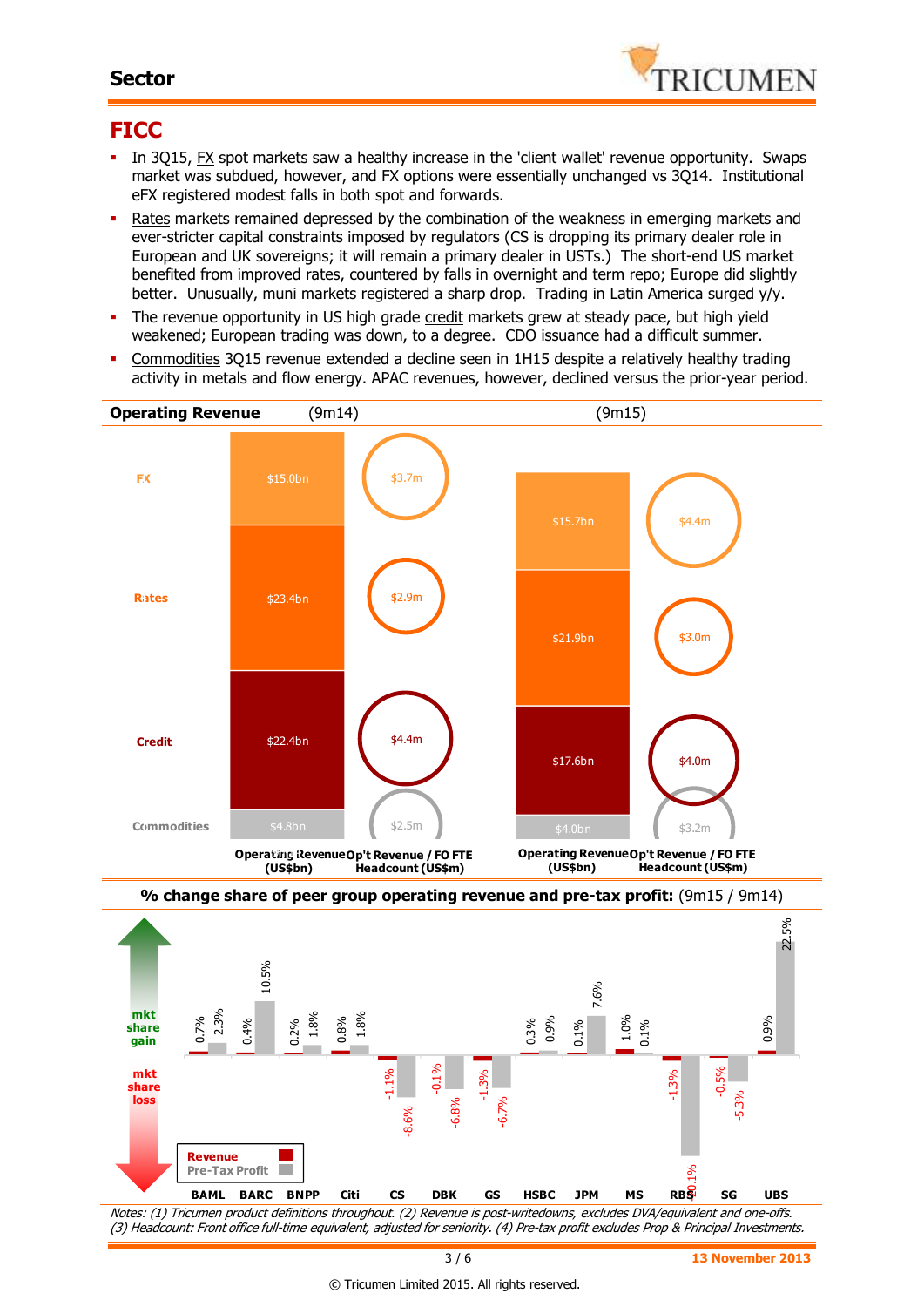### **Sector**



# **Equities**

- Cash equity volumes in electronic and hi-touch markets advanced in 3Q15, both in the US and Europe. In APAC ex-Japan, a surge in the early summer was followed by a sharp slowdown in August and September, reversing some of the growth spurred by the Mutual Market Access between mainland China and Hong Kong.
- **FILOW** Equity derivatives enjoyed, on the whole, strong July and August. Structured issuance grew strongly in Europe, and APAC was slightly ahead of both 3Q14 and 2Q15.
- Prime services extended steady gains seen in 1H15; in the US, 3Q15 securities lending is 55% ahead of 3Q14 (+4% sequentially). The leading US providers - Goldman Sachs, Morgan Stanley and J.P.Morgan - are winning market share from their European counterparts (especially from Deutsche Bank and Credit Suisse), mostly because the later are more impacted by Basel 3 leverage rules. The US banks are also known to be increasing the fees for their prime services, tailoring them for individual clients' size of the fund and the overall volume of business.



(3) Headcount: Front office full-time equivalent, adjusted for seniority. (4) Pre-tax profit excludes Prop & Principal Investments.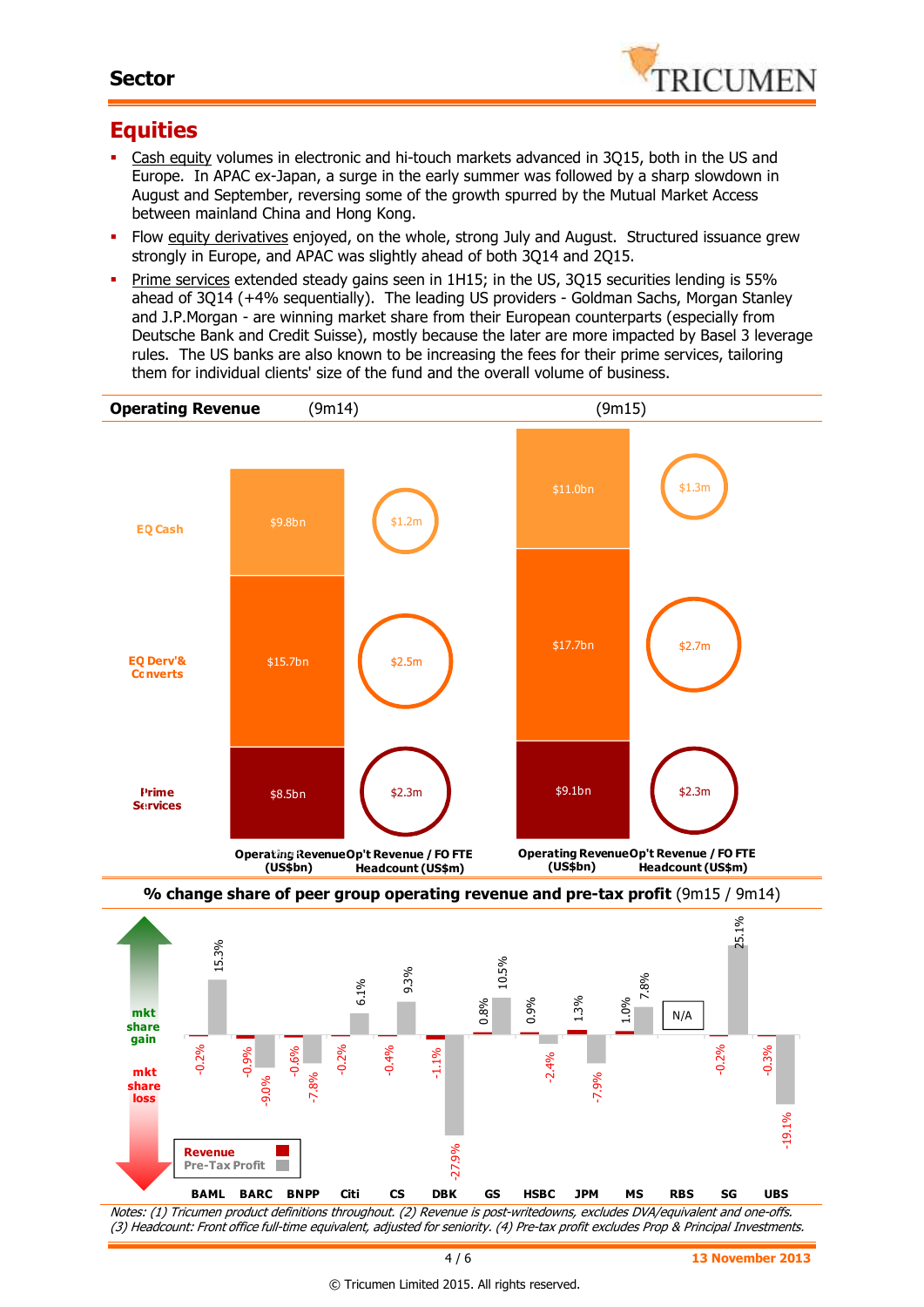# **Revenue dynamics**

|                               | BAML | <b>BARC</b> | <b>BNPP</b>   | Citi          | <b>CS</b>               | <b>DBK</b> | GS | <b>HSBC</b> | <b>JPM</b>    | <b>MS</b> | <b>RBS</b> | SG                 | <b>UBS</b> | Top 25% | Bottom 25% |
|-------------------------------|------|-------------|---------------|---------------|-------------------------|------------|----|-------------|---------------|-----------|------------|--------------------|------------|---------|------------|
| <b>Capital Markets: Total</b> | ⇨    | ⇨           | ⇩             | ⇨             | ⊕                       | ⊕          | ⇩  | ⇨           | 슙             | ⇧         | ⇩          | ⊕                  | ⇮          | $-2%$   | $-9%$      |
| Primary                       | ⇨    | ⇨           | ⇩             | ⇨             | ⊕                       | ⇩          | ⇧  | ⊕           | 合             | ⇨         | ⇩          | 合                  | ⊕          | $-3%$   | $-14%$     |
| <b>DCM Bonds</b>              | ✿    | ⇧           | ⇨             | $\Rightarrow$ | ⊕                       | ⇨          | ⊕  | ⇩           | ⇧             | ⊕         | ⇩          | ⇨                  | ⊕          | $+3%$   | $-26%$     |
| <b>DCM Loans</b>              | ⇩    | ⇧           | ⇩             | ⇨             | ⊕                       | ⇩          | ⇨  | 合           | ⇨             | ⊕         | ⊕          | ⇧                  | ⇨          | $-0%$   | $-23%$     |
| Securitisation                | ⊕    | ⊕           | ⇩             | ⇨             | ⇮                       | ⇩          | ⊕  | ⇨           | ⇧             | ⊕         | N/M        | ✿                  | ⇨          | $-8%$   | $-20%$     |
| <b>ECM</b>                    | ⊕    | ⊕           | ⇩             | ⇩             | $\overline{\mathbf{u}}$ | ⇩          | ⇮  | ⇨           | ⇨             | ⇨         | N/M        | ⇮                  | ⇧          | $-9%$   | $-27%$     |
| M&A / Advisory                | ⇨    | ⊕           | ⇩             | ⇨             | ⊕                       | ⇩          | ⇧  | ⇩           | 合             | 企         | N/M        | ⇨                  | ⇩          | $+26%$  | $-1%$      |
| Secondary                     | ⇨    | ⇨           | ⊕             | ⇨             | ⊕                       | ⇩          | ⊕  | ⇧           | ⇨             | 企         | ⇩          | ⊕                  | ⇧          | $+1%$   | $-9%$      |
| <b>FX</b>                     | ⇑    | ⇨           | $\Rightarrow$ | ⊕             | ⊕                       | ⊕          | ⇧  | ⊕           | $\Rightarrow$ | ⇨         | ⇩          | ⊕                  | ⇧          | $+20%$  | $-9%$      |
| Rates                         | ⇨    | ⇑           | ⇩             | ⇨             | ⇧                       | ⇩          | ⊕  | ⊕           | ⇨             | ⇧         | ⇩          | ⊕                  | ⇨          | $+2%$   | $-13%$     |
| Credit                        | ⊕    | ⇨           | ⇧             | 企             | ⇩                       | ⇨          | ⊕  | ⇨           | ⇩             | ⇨         | ⇩          | ⊕                  | ⇧          | $-13%$  | $-27%$     |
| Commodities                   | ⇩    | ⊕           | ⇧             | 仆             | ⇮                       | ⇩          | ⊕  | ⇨           | ⇩             | ⇨         | N/M        | ⊕                  | ⇨          | $-0%$   | $-17%$     |
| EQ Cash                       | ⇨    | ⇩           | ⇩             | ⇨             | ⊕                       | ⇩          | ⇧  | ⊕           | 슙             | 企         | N/M        | ⇨                  | ⊕          | $+14%$  | $+5%$      |
| EQ Derv & Converts            | ⇨    | ⊕           | ⊕             | ⊕             | ⊕                       | ⇩          | ⇨  | ⇧           | ⇮             | ⇧         | N/M        | ⊕                  | ⇑          | $+16%$  | $+4%$      |
| <b>Prime Services</b>         | ⇩    | J           | ⇩             | ⇨             | ⇧                       | ⊕          | ⊕  | ⇩           | ⇨             | ⇨         | N/M        | $\hat{\mathbf{v}}$ | ⇮          | $+8%$   | $+4%$      |
| Prop Trading                  | N/M  | ⇩           | ⇨             | ⊕             | ⇑                       | N/M        | ⇨  | ⇧           | ⊕             | N/M       | N/M        | ⇩                  | N/M        | $-5%$   | $-35%$     |
| <b>Principal Investments</b>  | N/M  | N/M         | N/M           | N/M           | ⊕                       | N/M        | ⇨  | ⇩           | N/M           | 仐         | N/M        | N/M                | N/M        | $-3%$   | $-54%$     |

#### 9m15 / 9m14 (Operating revenue, % change, US\$, Global Level 1)

### **3Q15 / 3Q14** (Operating revenue, % change, US\$, Global Level 1)

|                               | <b>BAML</b>   | <b>BARC</b> | <b>BNPP</b> | Citi | <b>CS</b>     | <b>DBK</b>    | GS | <b>HSBC</b> | <b>JPM</b> | <b>MS</b> | <b>RBS</b> | SG     | <b>UBS</b> | <b>Top 25%</b> | Bottom 25% |
|-------------------------------|---------------|-------------|-------------|------|---------------|---------------|----|-------------|------------|-----------|------------|--------|------------|----------------|------------|
| <b>Capital Markets: Total</b> | ⇑             | ⇑           | ⇨           | ⇨    | ⊕             | ⊕             | ⊕  | ⇩           | ⇨          | ⇨         | ⊕          | ⊕      | ✿          | $-4%$          | $-22%$     |
| Primary                       | ⇨             | ⇧           | ⊕           | ⊕    | ⊕             | ⊕             | ⇧  | ⇧           | ⇨          | ⊕         | ⇩          | ⇨      | ⇨          | $+2%$          | $-25%$     |
| <b>DCM Bonds</b>              | ⇨             | 企           | ⇨           | ⊕    | ⇩             | ⇩             | ⇨  | ⇩           | ⇧          | ⊕         | ⊕          | ⇨      | ⇑          | $+6%$          | $-26%$     |
| <b>DCM Loans</b>              | ⇨             | ⇮           | ⇩           | ⇑    | ⊕             | ⇩             | ⇮  | ⇨           | ⇨          | ⊕         | ⊕          | ⇨      | ⊕          | $+0%$          | $-17%$     |
| Securitisation                | ⇨             | ⇧           | ⇩           | ⊕    | ⊕             | ⇩             | ⊕  | ⇩           | ⇨          | ⇨         | N/M        | ⇧      | ⇑          | $-12%$         | $-21%$     |
| <b>ECM</b>                    | ⇨             | ⇨           | ⇩           | ⊕    | ⊕             | ⇩             | ⇩  | ⇧           | ⇨          | ⇩         | N/M        | 仐      | ⇑          | $-29%$         | $-47%$     |
| M&A / Advisory                | ⇑             | ⇨           | ⇧           | ⊕    | ⇨             | ⊕             | ⇑  | ⇩           | ⇨          | ⇧         | N/M        | ⇩      | ⊕          | $+22%$         | $+1%$      |
| Secondary                     | ⇑             | ⇑           | ⊕           | ⇨    | ⊕             | $\Rightarrow$ | ⊕  | ⊕           | ⇨          | ⇨         | ⊕          | ⊕      | ⇑          | $-2%$          | $-25%$     |
| <b>FX</b>                     | ⇨             | ⇨           | ✿           | ⇨    | ⊕             | ⇑             | ⊕  | ⊕           | ⇨          | ⊕         | ⊕          | ⊕      | ⇑          | $+2%$          | $-22%$     |
| Rates                         | ⇑             | ⇨           | ⇩           | ⇑    | N/M           | ⇨             | ⇩  | ⇩           | ⇨          | ⇨         | ⇩          | ⇩      | ⇑          | $-8%$          | $-33%$     |
| Credit                        | ⇨             | ⇧           | ⇧           | ⇨    | ⇩             | ⊕             | ⇨  | N/M         | ⇩          | ⇩         | ⇨          | ⊕      | N/M        | $+2%$          | $-28%$     |
| Commodities                   | ⊕             | ⊕           | ⇨           | ⇑    | ⇑             | ⇩             | ⊕  | ⇨           | ⇩          | ⇩         | a.<br>N/M  | ⇨      | ⇑          | $-5%$          | $-30%$     |
| EQ Cash                       | ⇨             | ⊕           | ⇩           | ⇑    | 仆             | ⊕             | ⇧  | ⇩           | ⇨          | ⇩         | N/M        | ⇩      | ⇨          | $+17%$         | $-8%$      |
| EQ Derv & Converts            | $\Rightarrow$ | ⇨           | ⇩           | ⇑    | ⇩             | ⇩             | ⊕  | N/M         | ⇧          | ⇨         | N/M        | ⊕      | ⊕          | $+15%$         | $-8%$      |
| <b>Prime Services</b>         | ⇨             | ⊕           | ⇨           | ✿    | ⊕             | ⊕             | ⊕  | ⇩           | ⇧          | ⇨         | N/M        | ⇑      | ⊕          | $+6%$          | $-2%$      |
| Prop Trading                  | N/M           | ⊕           | ⇨           | ⇨    | 仆             | N/M           | ⇩  | ⇩           | ⇩          | N/M       | N/M        | ×<br>⇨ | N/M        | $+0%$          | $-21%$     |
| <b>Principal Investments</b>  | N/M           | N/M         | N/M         | N/M  | $\Rightarrow$ | N/M           | ⊕  | ⊕           | N/M        | ⇑         | N/M        | N/M    | N/M        | $+28%$         | $-53%$     |

Source: Tricumen. Notes: (1) Tricumen product definitions throughout. (2) Arrows show % change in revenue vs peers. Up- /down-arrows: top-/bottom-quartile. (3) Revenue is post-writedowns, excludes DVA/equivalent and one-offs, as described in the Company Section.